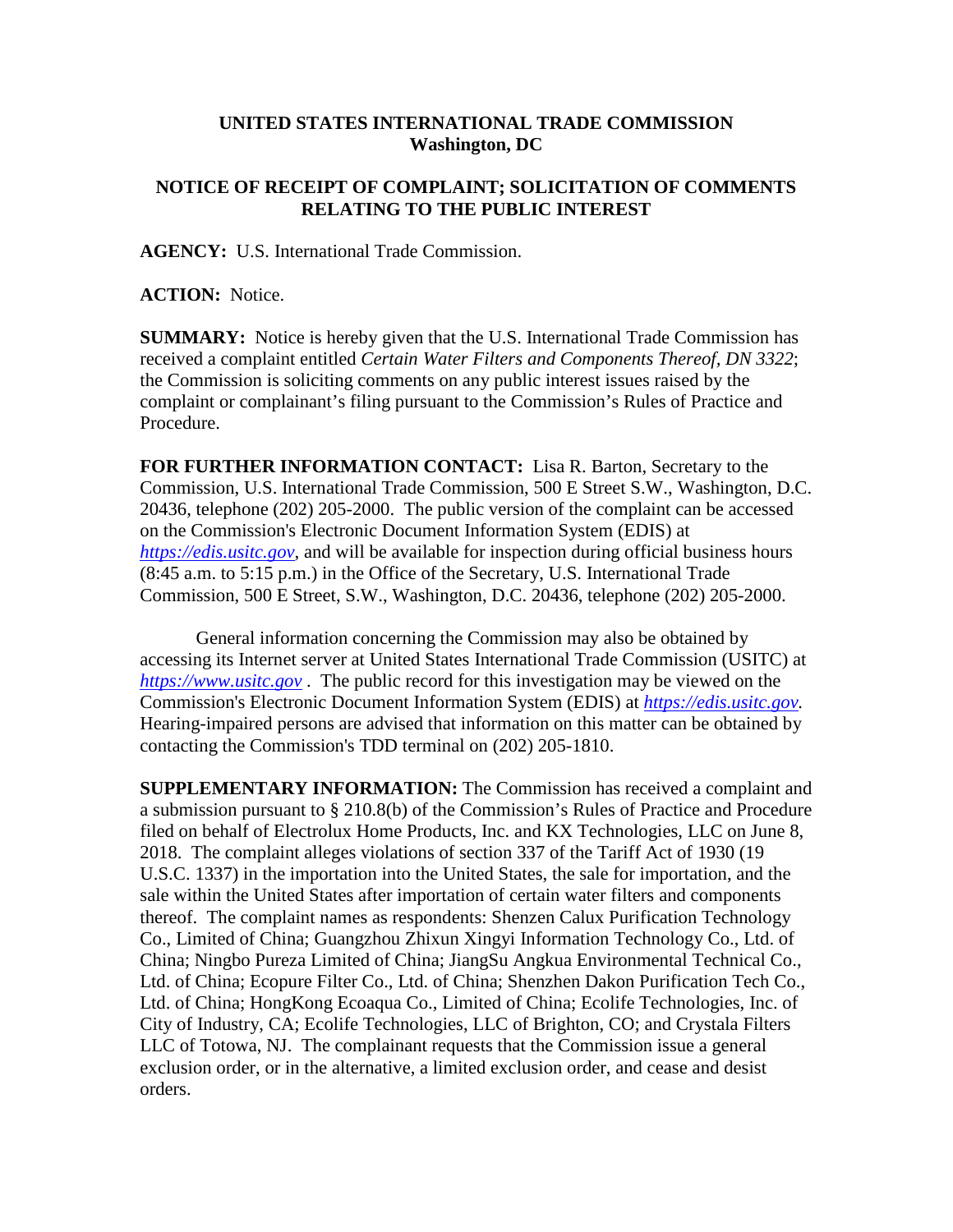Proposed respondents, other interested parties, and members of the public are invited to file comments, not to exceed five (5) pages in length, inclusive of attachments, on any public interest issues raised by the complaint or § 210.8(b) filing. Comments should address whether issuance of the relief specifically requested by the complainant in this investigation would affect the public health and welfare in the United States, competitive conditions in the United States economy, the production of like or directly competitive articles in the United States, or United States consumers.

In particular, the Commission is interested in comments that:

- (i) explain how the articles potentially subject to the requested remedial orders are used in the United States;
- (ii) identify any public health, safety, or welfare concerns in the United States relating to the requested remedial orders;
- (iii) identify like or directly competitive articles that complainant, its licensees, or third parties make in the United States which could replace the subject articles if they were to be excluded;
- (iv) indicate whether complainant, complainant's licensees, and/or third party suppliers have the capacity to replace the volume of articles potentially subject to the requested exclusion order and/or a cease and desist order within a commercially reasonable time; and
- (v) explain how the requested remedial orders would impact United States consumers.

Written submissions must be filed no later than by close of business, eight calendar days after the date of publication of this notice in the *Federal Register*. There will be further opportunities for comment on the public interest after the issuance of any final initial determination in this investigation.

Persons filing written submissions must file the original document electronically on or before the deadlines stated above and submit 8 true paper copies to the Office of the Secretary by noon the next day pursuant to  $\S 210.4(f)$  of the Commission's Rules of Practice and Procedure (19 CFR 210.4(f)). Submissions should refer to the docket number ("Docket No. 3322) in a prominent place on the cover page and/or the first page. (See Handbook for [Electronic Filing Procedures](https://www.usitc.gov/documents/handbook_on_filing_procedures.pdf), *Electronic Filing Procedures*<sup>[1](#page-1-0)</sup>). Persons with questions regarding filing should contact the Secretary (202-205-2000).

Any person desiring to submit a document to the Commission in confidence must request confidential treatment. All such requests should be directed to the Secretary to

 $\overline{a}$ 

<span id="page-1-0"></span><sup>1</sup> Handbook for Electronic Filing Procedures:

*[https://www.usitc.gov/documents/handbook\\_on\\_filing\\_procedures.pdf](https://www.usitc.gov/documents/handbook_on_filing_procedures.pdf)*